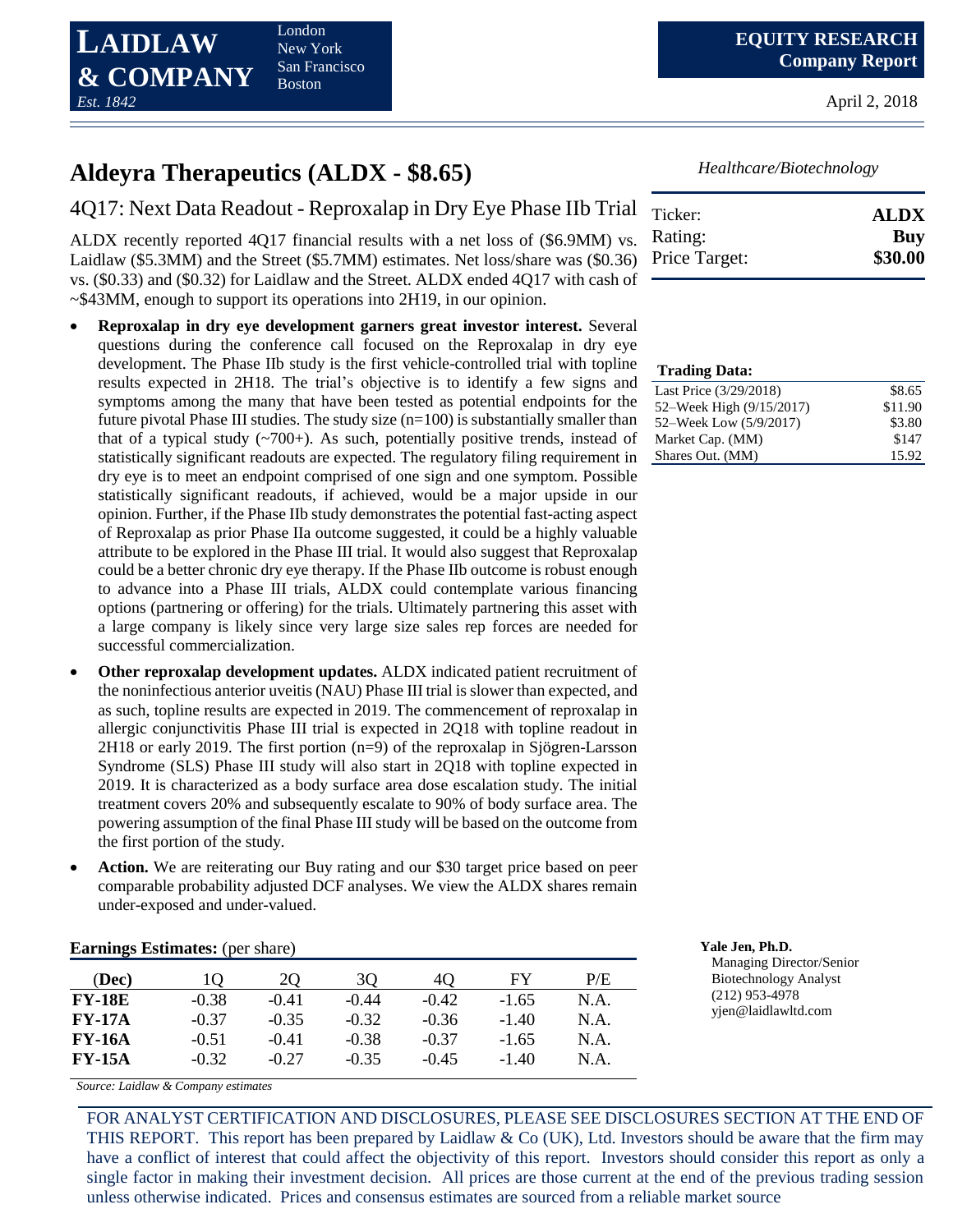**• Additional pipeline updates.** ALDX also provided additional updates on other pipeline developments. The company expects to advance ADX 629 (an oral aldehyde trap indicated for autoimmune diseases) into clinical studies with Phase I clinical trial expected to start in 2019. In addition, ALDX in-licensed ADX-1612 (Ganetespib), a HSP90 inhibitor for potentially treating various immune-mediated diseases – of which the excess replications of immune cells are implicated. Ganetespib was developed by Synta Pharmaceuticals before it failed a Phase III (GALAXY-2) study in non-small cell lung cancer. Several anti-cancer drugs have been developed and approved for anti-inflammatory indications. We anticipate ALDX will provide more visibility for the Ganetespib development going forward as the safety/efficacy requirements of an anti-cancer drug are not necessarily identical to that of an anti-inflammatory agent.

| 4Q17 Estimates and Reported Results |                         |             |           |  |  |  |  |
|-------------------------------------|-------------------------|-------------|-----------|--|--|--|--|
| $($ \$,000)                         | <b>Laidlaw Estimate</b> | Actual      | Consensus |  |  |  |  |
| Total revenue                       | \$0.0                   | \$0.0       | \$0.0     |  |  |  |  |
| Total op. profit (loss)             | (\$5,272)               | (\$7,047)   | (\$6,000) |  |  |  |  |
| R&D                                 | \$3,752                 | \$5,545     |           |  |  |  |  |
| SG&A                                | \$1,520                 | \$1,501     |           |  |  |  |  |
| <b>EPS</b>                          | $($ \$0.33)             | $($ \$0.36) | (\$0.32)  |  |  |  |  |
| Net income (loss)                   | (\$5,262)               | (\$6,955)   | (\$5,700) |  |  |  |  |

#### **Table 1: Estimated and reported 4Q17 results**

*Source: Bloomberg, SEC filings and Laidlaw and Co.*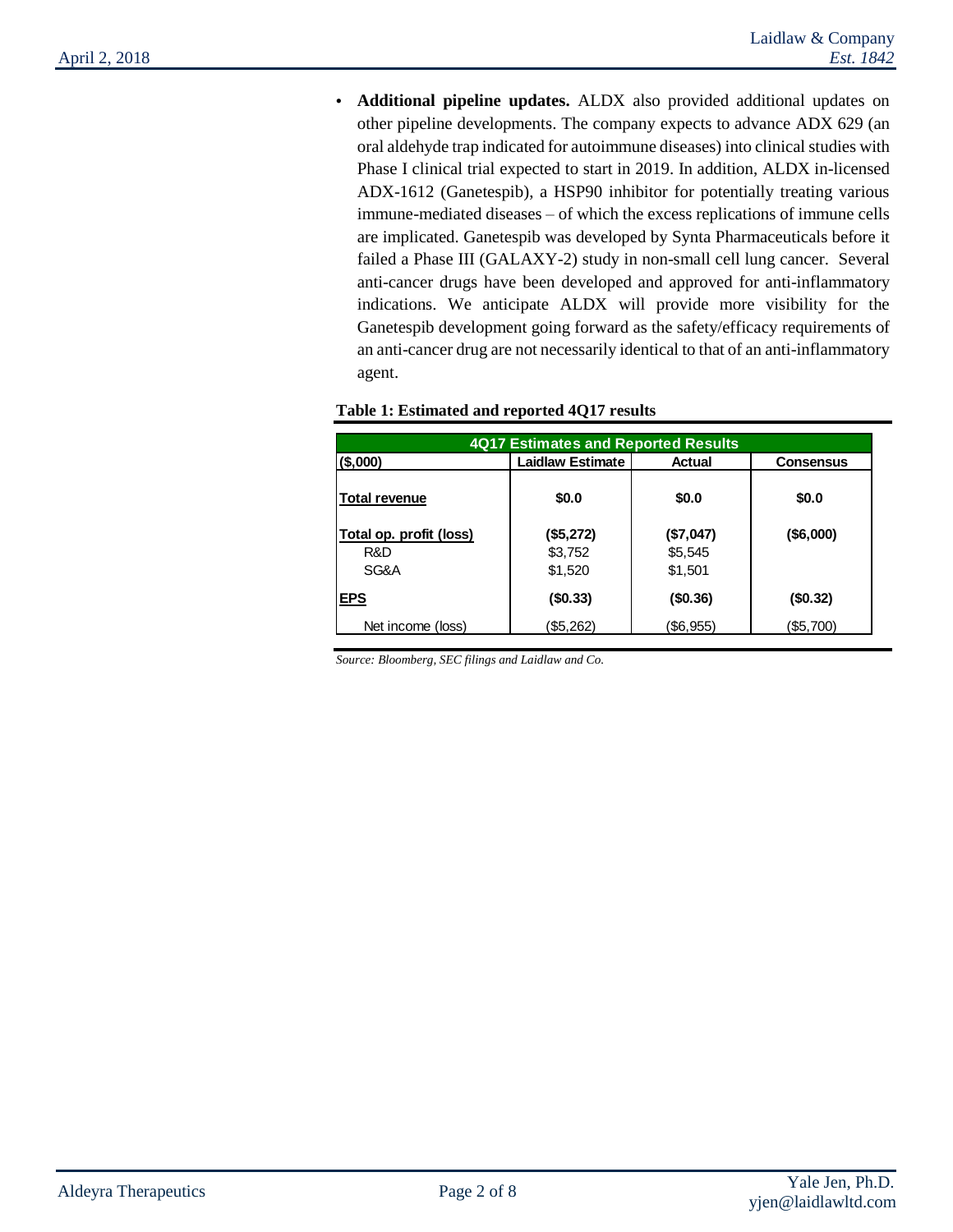# *Anticipated milestones in 2018 and beyond*

| Product                           | <b>Indication</b>                               | <b>Event</b>                                        | <b>Timing</b> | <b>Importance</b> |
|-----------------------------------|-------------------------------------------------|-----------------------------------------------------|---------------|-------------------|
|                                   |                                                 | Start Phase III study                               | 2Q18          | $***$             |
| Reproxalap cream                  | Sjögren-Larsson Syndrome (SLS)                  | Potentially interim Phase III study results         | 1H19          | ****              |
|                                   |                                                 | Potentially Phase III study results                 | 2019/2020     | ****              |
|                                   |                                                 | Potentially sart Phase III study                    | 2Q18          | $***$             |
|                                   | Noninfectious anterior uveitis                  | Potentially report Phase III study top-line results | 2019          | ****              |
| Reproxalap<br>eyedrop             |                                                 | Potentially start 2nd Phase III trial               | 2019          | $***$             |
|                                   | Allergic conjunctivitis                         | Potentially report Phase III trial outcome          | 2019          | ****              |
|                                   | Dry eye syndrome                                | Potentially report Phase IIb trial outcome          | 2H18          | ****              |
|                                   |                                                 | Potentially to start safety Phase I study           | 2019          | $***$             |
| Oral reproxalap or<br>new trapper | Succinic Semi-aldehyde                          | Potentially to start Phase IIa study                | 2019          | ***               |
|                                   | Dehydrogenase (SSADH)                           | Potentially to report Phase IIa study results       | 2020          | ****              |
|                                   | Sjögren-Larsson Syndrome (SLS)<br>CNS disorders | Potentially to start Phase I study                  | 2019          | ***               |
| New aldehyde<br>trapper           |                                                 | Provide more updates                                | 2018/2019     | ***               |

*\*\*\*\* / \*\*\*\*\* Major catalyst event that could impact share price very significantly while \*\*\* event is more informative* 

*Source: Laidlaw & Company and company presentation*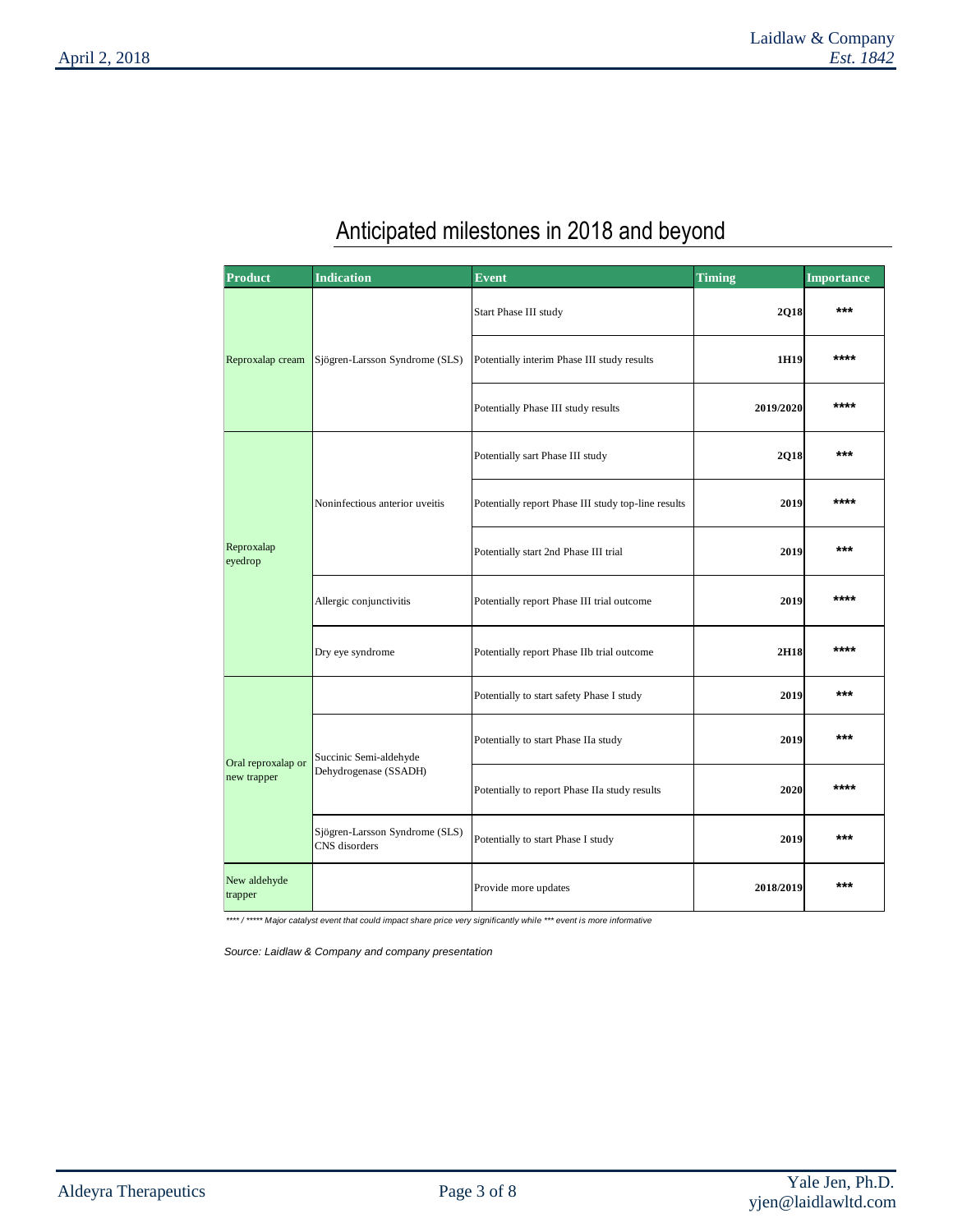## *Major Risks*

**Risks of clinical study failure could have a major impact on ALDX share value.** Although promising aspects of the company's lead products, ADX-102 in the two indications under clinical trials; it remains too early to predict the safety and efficacy from the two ongoing and upcoming clinical studies. The clinical validation for these programs has not been established. The success of each study could illustrate ADX-102 treatment potential of separate disease areas. It is important that one or both studies demonstrate a positive outcome in order to increase the company's assets and shareholder value. Negative results of either of the clinical studies could impair shareholder value. Further, should these programs further advance into later clinical stage development, it remains too early to predict any potential success of such clinical trials. In SLS, it is possible that elevated fatty alcohol, instead of elevated aldehyde, affects the progression of the disease. If so, ADX-102 might not have the therapeutic effect on of elevated fatty alcohol levels. We view this to be a very modest risk, however.

**Products may not be approved or reach anticipated sales.** Aldeyra's current pipeline products have exhibited the potential to generate positive clinical outcomes from current and future trials. However, it remains too early to project whether any of these products will be approved by regulatory agencies. Even if the products were to enter the market, sales could be significantly below projections due to the specific product label under approval, physician consensus for prescribing the drug, changes of treatment paradigms, entrance of competitors, and possibly the changes in pricing flexibility and payer reimbursement. A revenue outlook below expectations could also negatively affect ALDX shareholder value.

**Limited product offering and further validation of technology represent limited diversification to investors.** The major technology platform of ALDX is aldehyde trapping and the company currently has only one drug, ADX-102, in two different delivery forms, in clinical studies. As such, ALDX has a very concentrated product offering portfolio and hence, exhibits limited diversification for investors. In addition, although aldehyde trapping is a novel and logical approach in drug development, it remains too early to gain greater buy-in within medical and investor communities since clinical validation remains very limited.

**Additional financings could dilute shareholder value.** Although the company had ~\$29MM cash at the end of 3Q16, ALDX could need more financial resources going forward if it wants to expand and further develop its pipeline. Should the product not receive FDA approval, or product revenue does not reach expectations; the company might need to issue new equity to raise additional cash. Under such a scenario, the share value of existing shareholders could be diluted.

**Limited trading liquidity limits shareholder options.** Given ALDX shares only entered the public market recently; daily trading volume and name recognition are relatively modest. With relatively illiquid trading volume, shareholders wanting to increase or reduce their positions in a volatile stock market may face constraints.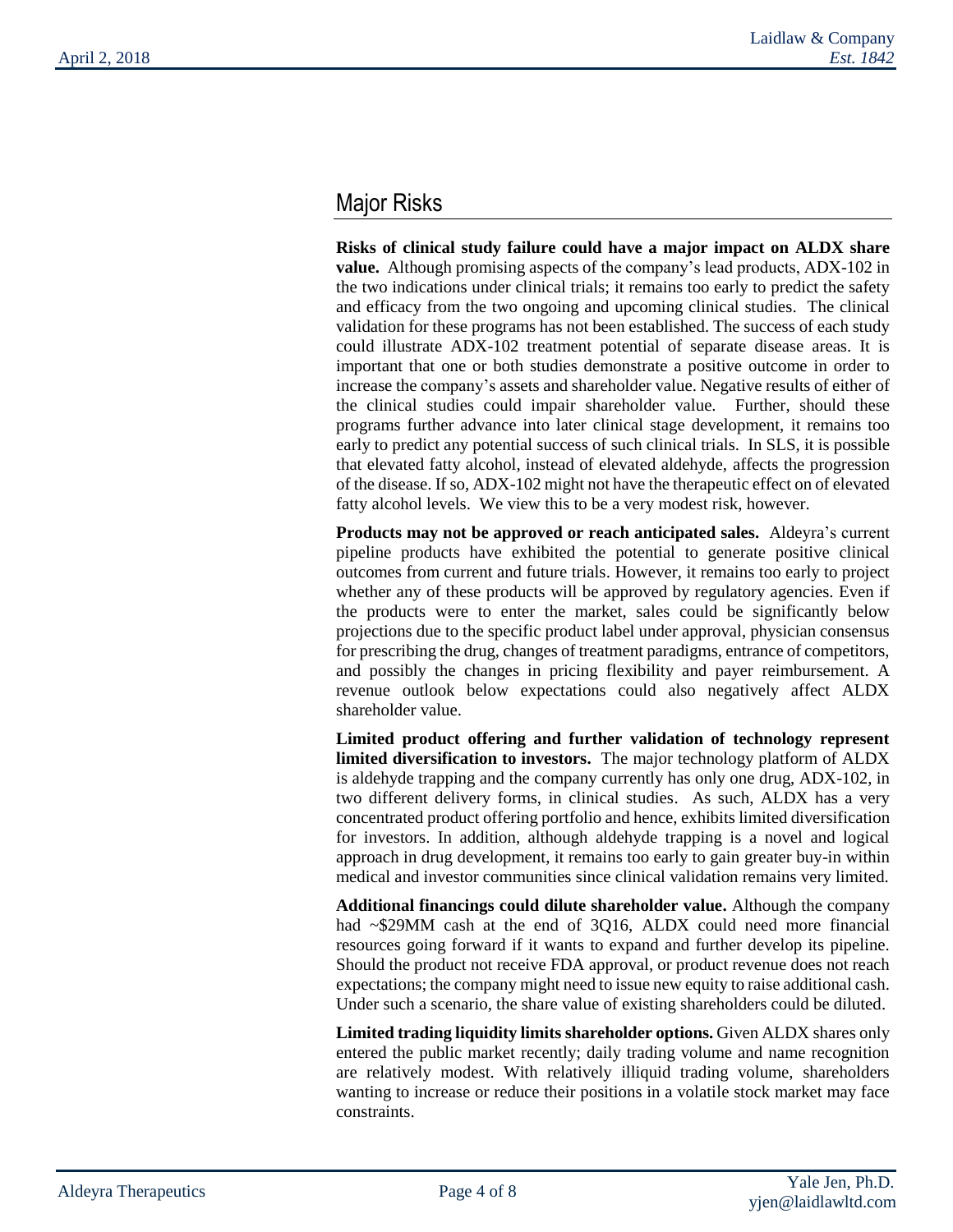## **Figure 1: Income Statement**

| Aldeyra Therapeutics - Income Statement                                  |                     |                          |                        |                    |                      |                        |                      |                        |                      |            |                      |                        |                        |                        |                        |
|--------------------------------------------------------------------------|---------------------|--------------------------|------------------------|--------------------|----------------------|------------------------|----------------------|------------------------|----------------------|------------|----------------------|------------------------|------------------------|------------------------|------------------------|
| ( \$'000)                                                                | 2014                | 2015                     | 2016                   | <b>1Q17</b>        | <b>2Q17</b>          | 3Q17                   | 4Q17                 | 2017                   | 1Q18E                | 2Q18E      | 3Q18E                | 4Q18E                  | 2018E                  | 2019E                  | 2020E                  |
| Revenue                                                                  |                     |                          |                        |                    |                      |                        |                      |                        |                      |            |                      |                        |                        |                        |                        |
| Product revenue                                                          | $\Omega$            | $\Omega$                 | $\mathbf{0}$           |                    |                      |                        |                      | $\mathbf{0}$           |                      |            |                      |                        | $\mathbf{0}$           | $\mathbf{0}$           | 2,944                  |
| Other revenue                                                            | $\mathbf{0}$        | $\Omega$                 | $\Omega$               |                    |                      |                        |                      | $\Omega$               |                      |            |                      |                        | $\Omega$               | $\mathbf{0}$           | $\mathbf{0}$           |
| Total revenue                                                            | $\mathbf{0}$        | $\mathbf{0}$             | $\Omega$               |                    |                      |                        |                      | $\Omega$               |                      |            |                      |                        | $\Omega$               | $\mathbf{0}$           | 2,944                  |
| Costs of goods                                                           |                     |                          |                        |                    |                      |                        |                      | $\Omega$               | $\mathbf{0}$         |            |                      |                        | $\mathbf{0}$           | $\mathbf{0}$           | 265                    |
| Gross sales                                                              |                     |                          |                        |                    |                      |                        |                      | $\Omega$               | $\mathbf{0}$         |            |                      |                        | $\Omega$               | $\Omega$               | 2.679                  |
| Research and development                                                 | 3.708               | 7.574                    | 13.176                 | 3.369              | 3.849                | 3.539                  | 5.545                | 16.303                 | 5.878                | 6.466      | 7,112                | 7.468                  | 26,924                 | 29.347                 | 31.695                 |
| General and administrative                                               | 3,563               | 4,415                    | 5,520                  | 1,727              | 1,482                | 1,476                  | 1,501                | 6,186                  | 1,546                | 1,593      | 1,640                | 1,690                  | 6,469                  | 6,793                  | 7,132                  |
| Marketing and sales                                                      |                     |                          |                        |                    |                      |                        |                      |                        |                      |            |                      |                        |                        |                        | 16,500                 |
| <b>Total Operating Expenses</b>                                          | 7,271               | 11.989                   | 18.696                 | 5.096              | 5,331                | 5.015                  | 7,047                | 22.488                 | 7.424                | 8.058      | 8,753                | 9,158                  | 33.393                 | 36.140                 | 55,327                 |
| Operating Incomes (losses)                                               | (7, 271)            | (11, 989)                | (18, 696)              | (5,096)            | (5, 331)             | (5,015)                | (7,047)              | (22, 488)              | (7, 424)             | (8,058)    | (8,753)              | (9, 158)               | (33, 393)              | (36, 140)              | (52, 648)              |
|                                                                          |                     |                          |                        |                    |                      |                        |                      |                        |                      |            |                      |                        |                        |                        |                        |
| Change in fair value of preferred stock warrant liabilities              | 2,328               | $\mathbf{0}$             | $\Omega$               |                    |                      |                        |                      | $\Omega$               |                      |            |                      |                        | $\mathbf{0}$           | $\mathbf{0}$           | $\mathbf{0}$           |
| Change in fair value of convertible preferred stock rights and rig       | $\mathbf{0}$        | $\Omega$                 | $\Omega$               |                    |                      |                        |                      | $\mathbf{0}$           |                      |            |                      |                        | $\mathbf{0}$           | $\mathbf{0}$           | $\mathbf{0}$           |
| Value provided in excess of issuance price of Series B convertil         | $\mathbf{0}$        | $\Omega$                 | $\Omega$               |                    |                      |                        |                      | $\Omega$               |                      |            |                      |                        | $\Omega$               | $\Omega$               | $\Omega$               |
| Interest income                                                          | $\Omega$            | 11                       | 102<br>$\Omega$        | 32                 | 48                   | 57                     | 125                  | 261<br>$\Omega$        | 50                   | 54         | 55                   | 56                     | 215                    | 237<br>$\Omega$        | 237                    |
| Other expenses                                                           |                     | $\Omega$                 |                        |                    |                      |                        |                      |                        |                      |            |                      |                        | $\mathbf{0}$           |                        | $\mathbf{0}$           |
| Interest expense<br>Total Other Income (Expense)                         | (244)<br>2.083      | (113)<br>(102)           | (106)                  | (27)<br>5          | (26)<br>22           | (28)<br>29             | (33)<br>92           | (113)<br>148           | (27)<br>23           | (27)<br>27 | (27)<br>28           | (27)<br>29             | (108)<br>107           | (108)<br>129           | (108)<br>129           |
|                                                                          |                     |                          | (3)                    |                    |                      |                        |                      |                        |                      |            |                      |                        |                        |                        |                        |
| Net loss and comprehensive loss                                          | (5, 187)            | (12,091)<br>$\Omega$     | 18,699)<br>$\Omega$    | (5,091)            | (5, 309)             | (4,986)                | (6, 955)             | (22, 341)<br>$\Omega$  | (7, 401)             | (8,031)    | (8, 725)             | (9, 129)               | (33, 286)<br>$\Omega$  | (36, 011)<br>$\Omega$  | (52, 520)<br>$\Omega$  |
| Accretion of preferred stock                                             | (333)               |                          |                        |                    |                      |                        |                      | $\Omega$               |                      |            |                      |                        |                        |                        |                        |
| Allocation of undistributed earnings to preferred stockholders           | $\mathbf{0}$        | $\mathbf{0}$             | $\Omega$<br>$\Omega$   |                    |                      |                        |                      |                        |                      |            |                      |                        | $\mathbf{0}$           | $\mathbf{0}$           | $\mathbf{0}$           |
| Deemed dividend<br>Tax                                                   | (4,054)<br>$\Omega$ | $\mathbf{0}$<br>$\Omega$ | $\Omega$               |                    |                      |                        |                      | $\Omega$<br>$\Omega$   |                      |            |                      |                        | $\Omega$<br>$\Omega$   | $\Omega$<br>$\Omega$   | $\Omega$<br>$\Omega$   |
|                                                                          |                     |                          |                        |                    |                      |                        |                      |                        |                      |            |                      |                        |                        |                        |                        |
| Net Income (Loss)<br>Net Income (Loss) Applicable to Common Shareholders | (9, 574)<br>(9,574) | (12,091)<br>(12,091)     | (18, 699)<br>(18, 699) | (5,091)<br>(5,091) | (5, 309)<br>(5, 309) | (4,986)<br>(4,986)     | (6, 955)<br>(6, 955) | (22, 341)<br>(22, 341) | (7, 401)<br>(7, 401) | (8,031)    | (8, 725)<br>(8, 725) | (9, 129)<br>(9, 129)   | (33, 286)<br>(33, 286) | (36, 011)<br>(36, 011) | (52, 520)<br>(52, 520) |
|                                                                          |                     |                          |                        |                    |                      |                        |                      |                        |                      | (8,031)    |                      |                        |                        |                        |                        |
| Net Earnings (Losses) Per Share-Basic                                    | (\$2.51)            | (\$1.40)                 | (\$1.65)               | (\$0.37)           | (\$0.35)             | (\$0.32)               | (S0.36)              | (\$1.40)               | (\$0.38)             | (\$0.41)   | (\$0.44)             | (\$0.42)               | (\$1.65)               | (\$1.43)               | (\$2.01)               |
| Net Earnings (Losses) Per Share-Diluted                                  | (\$3.09)            | (\$1.40)                 | (\$1.65)               | (\$0.37)           | (\$0.35)             | (\$0.32)               | (\$0.36)             | (\$1.40)               | (\$0.38)             | (\$0.41)   | (\$0.44)             | (\$0.42)               | (\$1.65)               | (\$1.43)               | (\$2.01)               |
| Shares outstanding-basic                                                 | 3,818               | 8,634                    | 11,352                 | 13,797             | 15,136               | 15,581                 | 19,172               | 15,922                 | 19,372               | 19,572     | 19,772               | 21,772                 | 20,122                 | 25,122                 | 26,122                 |
| Shares outstanding-diluted                                               | 3,851               | 8.634                    | 11,352                 | 13,797             | 15,136               | 15,581                 | 19,172               | 15,922                 | 19,372               | 19,572     | 19,772               | 21,772                 | 20,122                 | 25,122                 | 26,122                 |
|                                                                          |                     |                          |                        |                    |                      |                        |                      |                        |                      |            |                      |                        |                        |                        |                        |
| Margin Analysis (% of Sales/Revenue)                                     |                     |                          |                        |                    |                      |                        |                      |                        |                      |            |                      |                        |                        |                        |                        |
| Costs of goods                                                           |                     |                          |                        |                    |                      |                        |                      |                        |                      |            |                      |                        |                        | 9%                     | 9%                     |
| R&D                                                                      | <b>NA</b>           | <b>NA</b>                | <b>NA</b>              | <b>NA</b>          | <b>NA</b>            | <b>NA</b>              | <b>NA</b>            | <b>NA</b>              | <b>NA</b>            | <b>NA</b>  | <b>NA</b>            | <b>NA</b>              | <b>NA</b>              | <b>NA</b>              | 1077%                  |
| SG&A                                                                     | <b>NA</b>           | <b>NA</b>                | <b>NA</b>              | <b>NA</b>          | <b>NA</b>            | <b>NA</b>              | <b>NA</b>            | <b>NA</b>              | <b>NA</b>            | <b>NA</b>  | <b>NA</b>            | <b>NA</b>              | <b>NA</b>              | <b>NA</b>              | 242%                   |
| Operating Income (loss)                                                  | <b>NA</b>           | <b>NA</b><br><b>NA</b>   | <b>NA</b><br><b>NA</b> | <b>NA</b>          | <b>NA</b>            | <b>NA</b><br><b>NA</b> | <b>NA</b>            | <b>NA</b>              | <b>NA</b>            | <b>NA</b>  | <b>NA</b>            | <b>NA</b><br><b>NA</b> | <b>NA</b><br><b>NA</b> | <b>NA</b>              | -1788%                 |
| Net Income                                                               | <b>NA</b>           |                          |                        | <b>NA</b>          | <b>NA</b>            |                        | <b>NA</b>            | <b>NA</b>              | <b>NA</b>            | <b>NA</b>  | <b>NA</b>            |                        |                        | <b>NA</b>              | $-1784%$               |
| Financial Indicator Growth Analysis (YoY%)                               |                     |                          |                        |                    |                      |                        |                      |                        |                      |            |                      |                        |                        |                        |                        |
| <b>Total Revenue</b>                                                     | <b>NA</b>           | <b>NA</b>                | <b>NA</b>              | <b>NA</b>          | <b>NA</b>            | <b>NA</b>              | <b>NA</b>            | <b>NA</b>              | <b>NA</b>            | <b>NA</b>  | <b>NA</b>            | <b>NA</b>              | <b>NA</b>              | <b>NA</b>              | <b>NA</b>              |
| R&D                                                                      | 140%                | 104%                     | 74%                    | $-4%$              | 36%                  | 5%                     | 61%                  | 24%                    | 74%                  | 68%        | 101%                 | 35%                    | 65%                    | 9%                     | 8%                     |
| SG&A                                                                     | 67%                 | 24%                      | 25%                    | 19%                | 1%                   | 6%                     | 25%                  | 12%                    | $-10%$               | 7%         | 11%                  | 13%                    | 5%                     | 5%                     | 5%                     |
| Marketing and sales                                                      |                     |                          |                        |                    |                      |                        |                      |                        |                      |            |                      |                        |                        |                        |                        |
| Operating Income (Losses)                                                | 98%                 | 65%                      | 56%                    | 3%                 | 24%                  | 5%                     | 51%                  | 20%                    | 46%                  | 51%        | 75%                  | 30%                    | 48%                    | 8%                     | 46%                    |
| Pretax Income                                                            | $-140%$             | 133%                     | 55%                    | 2%                 | 23%                  | 4%                     | 49%                  | 19%                    | 45%                  | 51%        | 75%                  | 31%                    | 49%                    | 8%                     | 46%                    |
| Net Income                                                               | -963%               | 26%                      | 55%                    | 2%                 | 23%                  | 4%                     | 49%                  | 19%                    | 45%                  | 51%        | 75%                  | 31%                    | 49%                    | 8%                     | 46%                    |
| <b>EPS</b>                                                               | $-172%$             | $-44%$                   | 18%                    | $-28%$             | $-13%$               | $-16%$                 | $-2%$                | $-15%$                 | 4%                   | 17%        | 38%                  | 16%                    | 18%                    | $-13%$                 | 40%                    |

**Yale Jen, Ph.D. 212-953-4978**

 $\overline{\phantom{a}}$ 

*Source: Bloomberg LP; Company reports; Laidlaw & Company estimates*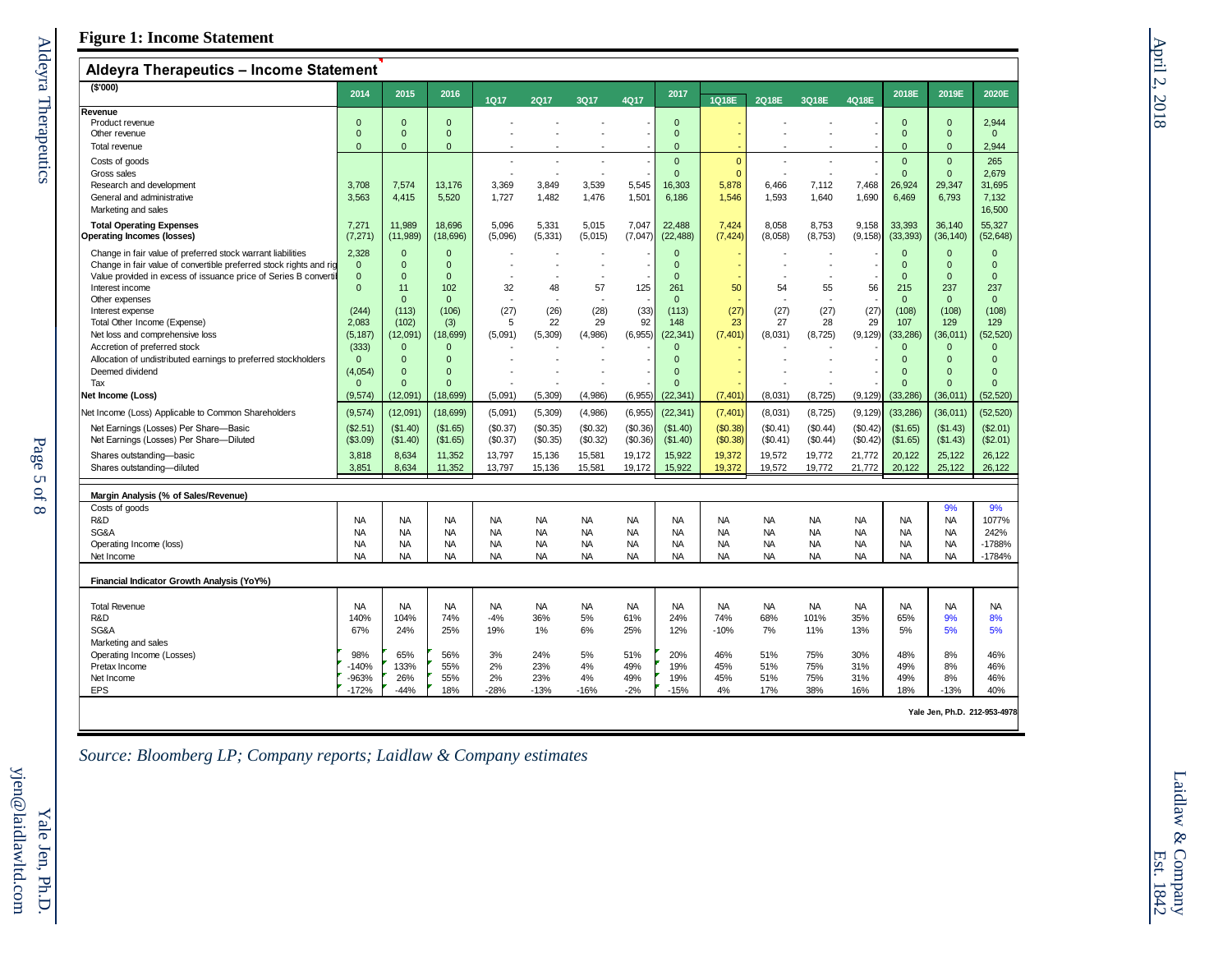## DISCLOSURES:

#### **ANALYST CERTIFICATION**

The analyst responsible for the content of this report hereby certifies that the views expressed regarding the company or companies and their securities accurately represent his personal views and that no direct or indirect compensation is to be received by the analyst for any specific recommendation or views contained in this report. Neither the author of this report nor any member of his immediate family or household maintains a position in the securities mentioned in this report.

#### **EQUITY DISCLOSURES**

For the purpose of ratings distributions, regulatory rules require the firm to assign ratings to one of three rating categories (i.e. Strong Buy/Buy-Overweight, Hold, or Underweight/Sell) regardless of a firm's own rating categories. Although the firm's ratings of Buy/Overweight, Hold, or Underweight/Sell most closely correspond to Buy, Hold and Sell, respectively, the meanings are not the same because our ratings are determined on a relative basis against the analyst sector universe of stocks. An analyst's coverage sector is comprised of companies that are engaged in similar business or share similar operating characteristics as the subject company. The analysis sector universe is a sub-sector to the analyst's coverage sector, and is compiled to assist the analyst in determining relative valuations of subject companies. The composition of an analyst's sector universe is subject to change over time as various factors, including changing market conditions occur. Accordingly, the rating assigned to a particular stock represents solely the analyst's view of how that stock will perform over the next 12-months relative to the analyst's sector universe.

#### *Additional information available upon request.*

‡ Laidlaw & Company has received compensation from the subject company for investment banking services in the past 12 months and expects to receive or intends to seek compensation for investment banking services from the company in the next three months.

### **RATINGS INFORMATION**



Source: Laidlaw & Company Created by: Blue-Compass.net Note stock rated Buy with \$30 price target on 01/26/2015.

|                           | Laidlaw & Company Rating System*                                                     | % of Companies<br><b>Under Coverage</b> | % of Companies for which Laidlaw & Company<br>has performed services for in the last 12 months |                  |  |  |
|---------------------------|--------------------------------------------------------------------------------------|-----------------------------------------|------------------------------------------------------------------------------------------------|------------------|--|--|
|                           |                                                                                      | <b>With This Rating</b>                 | <b>Investment Banking</b>                                                                      | <b>Brokerage</b> |  |  |
| <b>Strong Buy</b><br>(SB) | Expected to significantly outperform the sector over 12<br>months.                   | $0.00\%$                                | $0.00\%$                                                                                       | $0.00\%$         |  |  |
| Buy(B)                    | Expected to outperform the sector average over 12 months.                            | 65.38%                                  | 26.92%                                                                                         | 3.85%            |  |  |
| $Hold$ ( $H$ )            | Expected returns to be in line with the sector average over 12<br>months.            | $0.00\%$                                | $0.00\%$                                                                                       | $0.00\%$         |  |  |
| Sell $(S)$                | Returns expected to significantly underperform the sector<br>average over 12 months. | $0.00\%$                                | $0.00\%$                                                                                       | $0.00\%$         |  |  |

## **ADDITIONAL COMPANIES MENTIONED**

#### **ADDITIONAL DISCLOSURES**

As of the date of this report, neither the author of this report nor any member of his immediate family or household maintains an ownership position in the securities of the company (ies) mentioned in this report.

This report does not provide individually tailored investment advice and has been prepared without regard to the individual financial circumstances and objectives of persons who receive it. Laidlaw & Co (UK), Ltd. recommends that investors independently evaluate particular investments and strategies, and encourages investors to seek the advice of a financial adviser. The appropriateness of a particular investment or strategy will depend on an investor's individual circumstances and objectives. The securities, instruments, or strategies discussed in this report may not be suitable for all investors, and certain investors may not be eligible to purchase or participate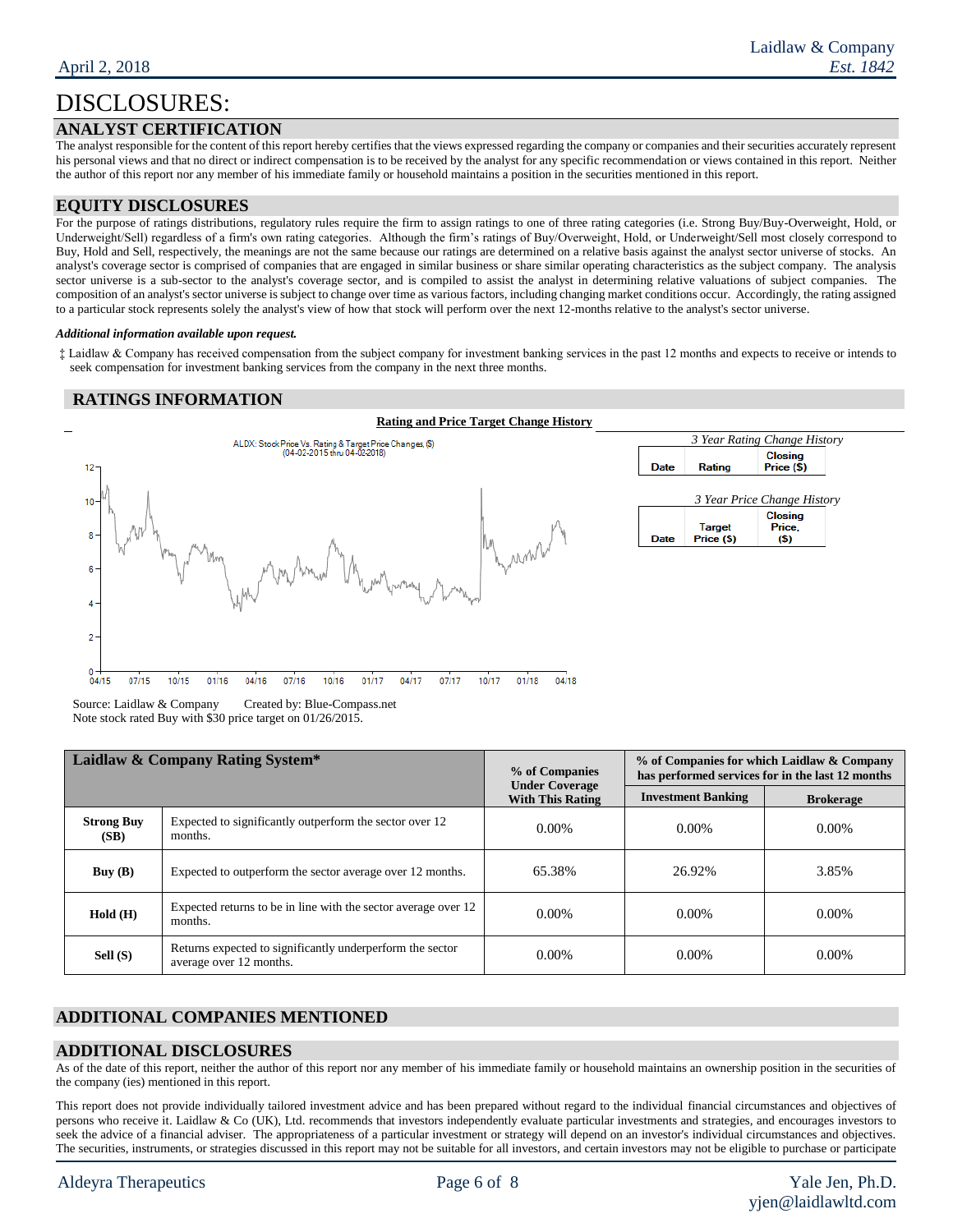#### April 2, 2018

in some or all of them. This report is not an offer to buy or sell or the solicitation of an offer to buy or sell any security/instrument or to participate in any particular trading strategy.

Associated persons of Laidlaw & Co (UK), Ltd not involved in the preparation of this report may have investments in securities/instruments or derivatives of securities/instruments of companies mentioned herein and may trade them in ways different from those discussed in this report. While Laidlaw & Co (UK), Ltd., prohibits analysts from receiving any compensation. Bonus or incentive based on specific recommendations for, or view of, a particular company, investors should be aware that any or all of the foregoing, among other things, may give rise to real or potential conflicts of interest.

With the exception of information regarding Laidlaw & Co (UK), Ltd. this report is based on public information. Laidlaw & Co (UK), Ltd makes every effort to use reliable, comprehensive information, but we make no representation that it is accurate or complete and it should not be relied upon as such. Any opinions expressed are subject to change and Laidlaw & Co (UK), Ltd disclaims any obligation to advise you of changes in opinions or information or any discontinuation of coverage of a subject company. Facts and views presented in this report have not been reviewed by, and may not reflect information known to, professionals in other Laidlaw & Co (UK), Ltd business areas. Laidlaw & Co (UK), Ltd associated persons conduct site visits from time to time but are prohibited from accepting payment or reimbursement by the company of travel expenses for such visits. The value of and income from your investments may vary because of changes in interest rates, foreign exchange rates, default rates, prepayment rates, securities/instruments prices. market indexes, operational or financial conditions of companies or other factors. There may be time limitations on the exercise of options or other rights in securities/instruments transactions. Past performance is not necessarily a guide to future performance. Estimates of future performance are based on assumptions that may not be realized. If provided, and unless otherwise stated, the closing price on the cover page is that of the primary exchange for the subject company's securities/instruments.

Any trademarks and service marks contained in this report are the property of their respective owners. Third-party data providers make no warranties or representations of any kind relating to the accuracy, completeness, or timeliness of the data they provide and shall not have liability for any damages of any kind relating to such data. This report or any portion thereof may not be reprinted, sold or redistributed without the written consent of Laidlaw & Co (UK), Ltd. This report is disseminated and available primarily electronically, and, in some cases, in printed form.

The information and opinions in this report were prepared by Laidlaw & Co (UK), Ltd. For important disclosures, please see Laidlaw & Co (UK), Ltd.'s disclosure website at www.Laidlawltd.com, or contact your investment representative or Laidlaw & Co (UK), Ltd at 546 Fifth Ave, 5th Floor, New York, NY 10036 USA.

© 2018 Laidlaw & Co. (UK), Ltd.